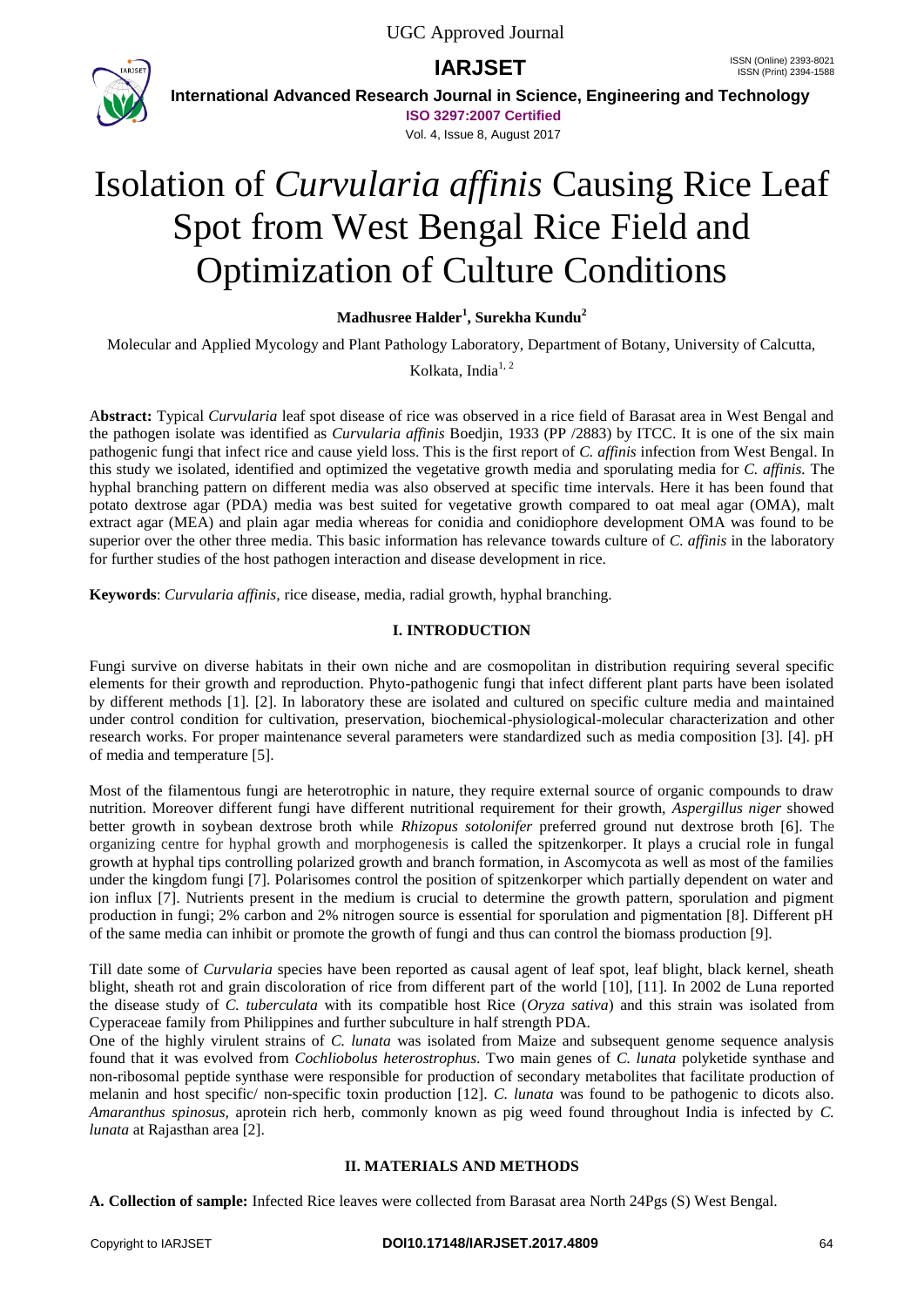

## **International Advanced Research Journal in Science, Engineering and Technology**

**ISO 3297:2007 Certified**

Vol. 4, Issue 8, August 2017

**B. Isolation of pathogen:** Fungal pathogen from infected rice leaves was isolated according to the protocol of Sharma et al, 2011 with little modifications. Infected rice leaves were rinsed with sterile distilled water and then greyish brown area were cut into small pieces with sterile scissor and forceps and put into 0.5% Sodium hypochlorite (NaOCl) solution for 2-3 min. It was rinsed with several changes of sterile distilled water (each 2 min). Surface sterilized leaf pieces were put on agar media and kept in dark at  $28\pm1^0C$ . After 2-3 days fungal mycelia emerged from the leaf disc and it was allow to grow up to 7 days, then a little amount of mycelia were put into nutrient rich PDA media.

**C. Identification of the isolate:** Fungus was grown on PDA and PDB (Potato dextrose broth) media in  $28\pm10^{\circ}$ C for further studies. Some slant cultures were prepared for long term preservation and also sent for identification to Indian Type Culture Collection (ITCC), Agricultural Research Institute (IARI), New Delhi.

**D. Chemicals:** Agar powder, Oats powder, Malt extract, dextrose was obtained from HiMedia Laboratories Pvt. Ltd Mumbai, India.

**E. Preparation of growth media:** To optimize the growth condition of the fungus four different media, Agar media, PDA, Oat Meal Agar (OMA), and Malt Extract Agar (MEA) were prepared and inoculated with the isolated fungus. Agar Media: 15 g/l agar powder was added to distilled water and sterilized it at  $121^{\circ}$ C temperature under 15psi using autoclave.

PDA Media: 20 gm. of raw potato was cut into small pieces, boiled into distilled water for 20 min, and add 60 gm. of dextrose into it, volume make up to 1 litre then add 15gm /l agar powder as solidifying agent then sterilize in autoclave. OMA media: Prepared as instructed by HiMedia, 60gm. of Oat meal powder was added to distilled water and boiled for 10-15 min to melt the oats in water, volume made up to 1 litre. 15 gm/l of agar powder was added and then sterilized. MEA media: 20 gm. of Malt extract was added to 1 litter of distilled water, after dissolving the powder 15 gm. of agar powder was added followed by sterilization of media.

**F. Experimental set-up:** 20ml of each media was poured into 90mm diameter petriplates and allowed to solidifying, followed by inoculation of each media with 3mm of inoculum disc with the help of sterile cork borer. These were incubated in dark at  $28\pm1\textsuperscript{0}$ C and observed under regular time intervals up to 4 days. For detailed observations, the mycelia was observed after 24 and 48 Hrs. of inoculation, under compound microscope (Lieca DFC450C).

# **III. RESULTS AND DISCUSSION**

**Isolation of fungus from leaf spot:** The spots which were oval to irregular in shape, outer periphery was dark brown while central part of the spot was greyish white in colour were cut out and placed on media. After 7 days of inoculation on PDA plate profuse mycelial growth was observed.

**Identification of the isolate:** Isolated fungus has been identified as *Curvularia affinis* (PP /2883) by the Indian Type Culture Collection (ITCC), Identification/ Culture Supply Service, Division of Plant Pathology. Indian Agricultural research Institute (IARI). New Delhi.

**Optimization of growth on different media:** The fungus shows proliferated growth on Potato Dextrose Agar media as the radial diameter is 60mm followed by 54mm in agar media after 4days post inoculation but in case of agar media not much aerial hyphae was observed and the culture is hyaline. Whereas in case of OMA and MEA media radial growth was very small i.e. 29mm and 29.4mm respectively, but more aerial hyphae grown and the fungus is greyish black in colour within 48hrs post inoculation (**Figure 1 A-E**).

The data revealed that the mycelial growth preferred PDA media followed by Agar media, but in agar media flat type of hyphae were seen to grow. These two types of colony morphology, both in terms of produced hyphae and colour of the colony depends on growth media and their ingredients [8]. In case of OMA and MEA mycelial growth was slower but colour of colony was dark gray. After 48 hours, microscopic observation revealed conidiogenesis and conidia development in those two media. OF the two media, frequency of sporulation was much higher in OMA than MEA. No conidiophore development was found in PDA and agar media after 48 hrs post incubation (**Figure 1 F-I**). From this data we can conclude that OMA and MEA promote spore formation or sporulation in *C. affinis* rather than extensive vegetative growth.

#### **Branching Pattern on different media:**

The same trend was also found while studying the branching pattern of mycelia on those different media after 24 and 48 hrs post incubation (hpi). In case of Agar media and PDA media primary, secondary and even tertiary branching were also found only after 24 hpi, but in case of OMA and MEA media only primary and secondary branching were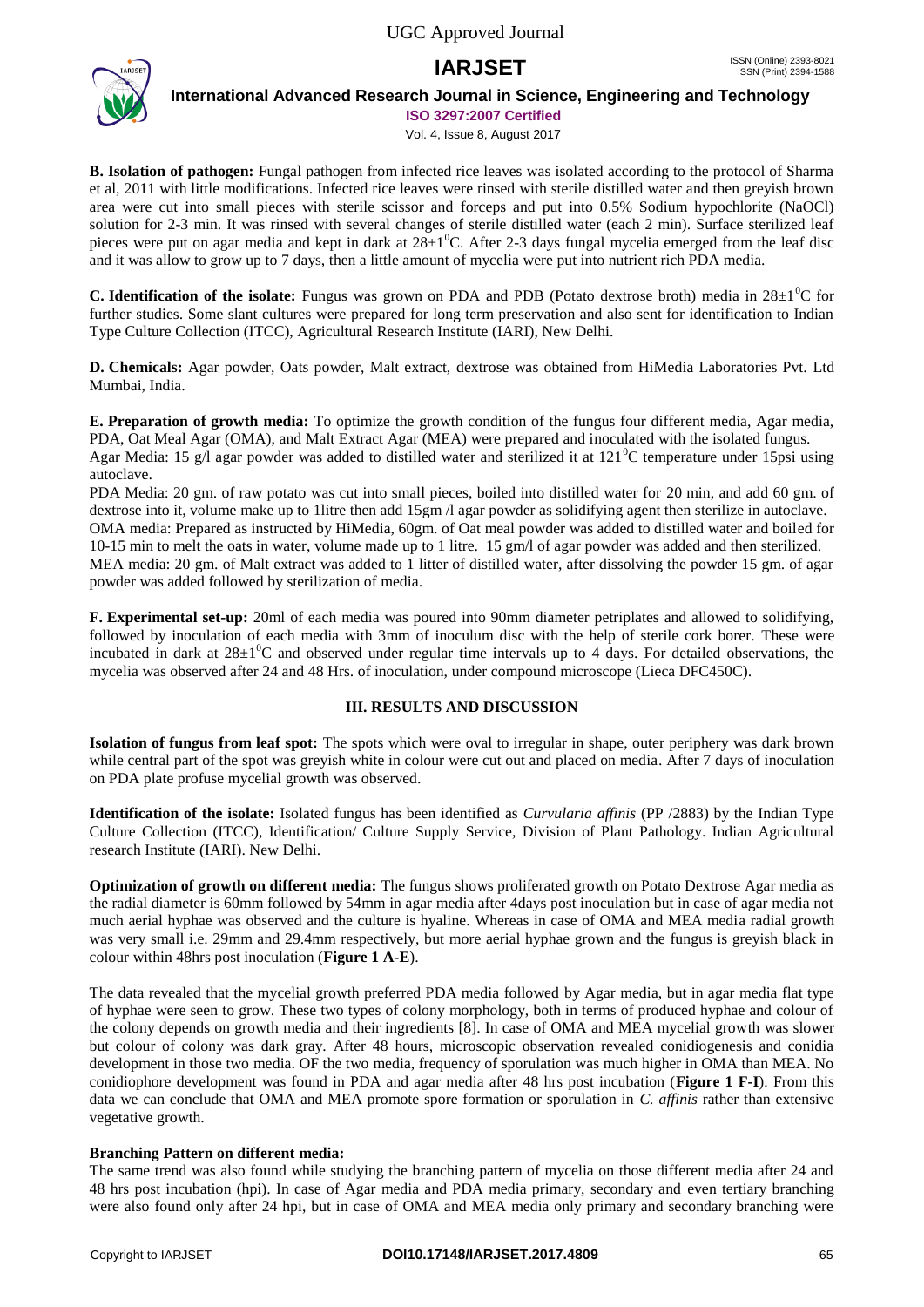

#### **International Advanced Research Journal in Science, Engineering and Technology**

**ISO 3297:2007 Certified**

Vol. 4, Issue 8, August 2017

found an 48hpi (**Figure 2 A-H**). In water agar the hyphae found had less elasticity and looked feeble and grow solely in close contact with the surface of media with no cottony mass formation. While on PDA media 3 types of branches were very much prominent and the number of branches was much higher than that on agar media. In OMA and MEA tertiary branching was completely absent and the number of first and second order branches was less at 24 and 48hpi (**Figure 2I-J)**.



**Figure 1**: Isolation and culture of *Curvularia affinis*. Growth of isolated pathogen *C. affinis* on (A) Agar (B) potato dextrose agar (PDA) (C) oat meal agar (OMA) (D) malt extract agar (MEA). (E) Graphical representation of comparative radial growth of *C. affinis* of different media, Bar=1.5mm. (F,G ) No sporulation seen on Agar and PDA media after 48 Hrs.(I,J) Sporulation occurred on OMA and MEA media after 48 Hrs. Bar=50μM.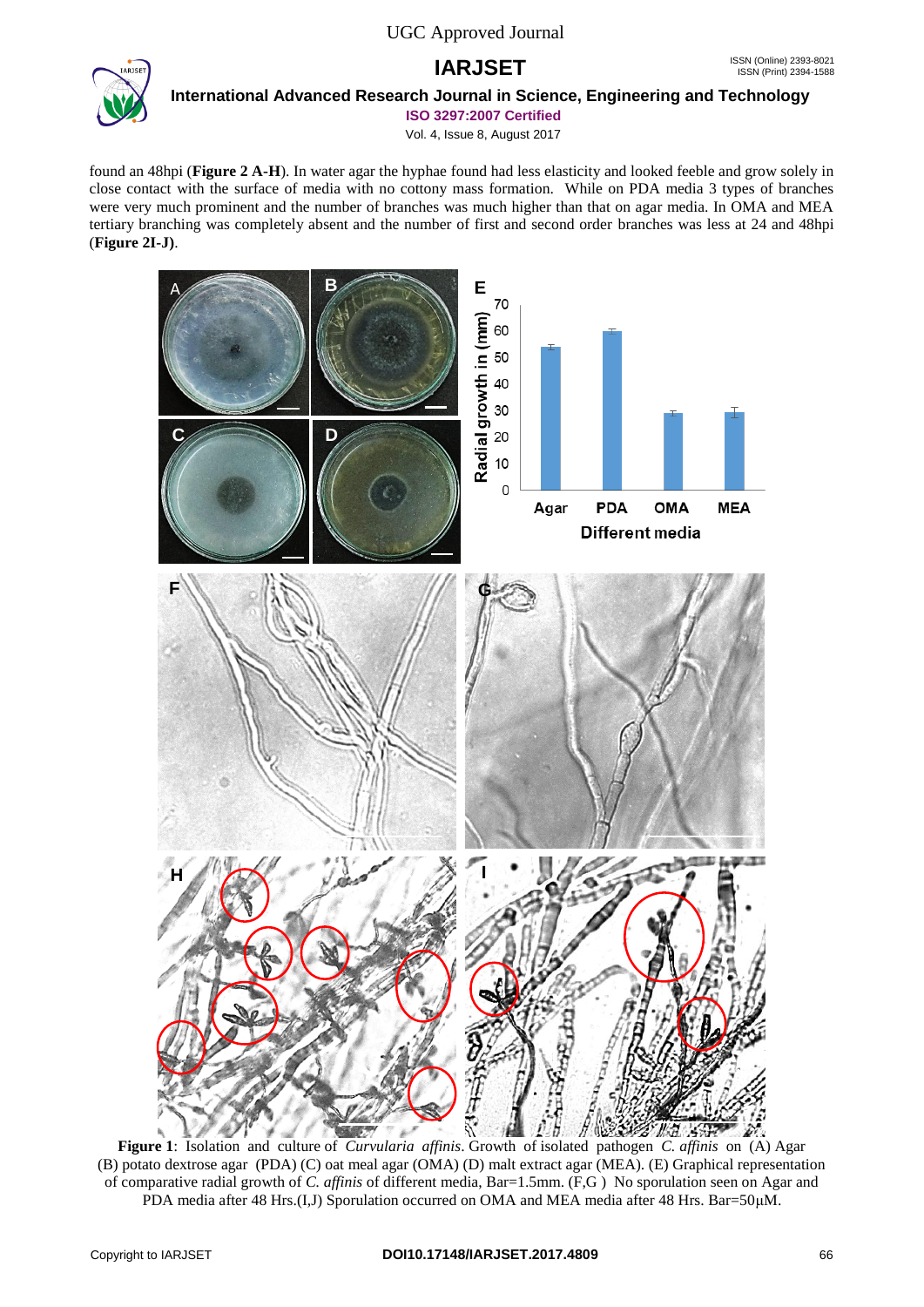

# **International Advanced Research Journal in Science, Engineering and Technology**

**ISO 3297:2007 Certified** Vol. 4, Issue 8, August 2017



**Figure 2**: **Branching pattern of** *C. affinis* **hyphae on different media.** (A,E) Branching on Agar media, (B, F) On PDA, (C, G) On OMA, (D, H) On MEA after 24 and 48 hrs respectively. (I,J) Graphical representation shows number of different types branching on different media at 24 and 48 hrs post incubation.

# **CONCLUSION**

The result indicate that different growth media are suitable for different growth purposes for *C. affinis* and have relevance for choosing culture conditions for better vegetative growth or early sporulation. Conidia are the main agents for spread of infection in *C. affinis*. This basic information has relevance towards culture of *C. affinis* in the laboratory